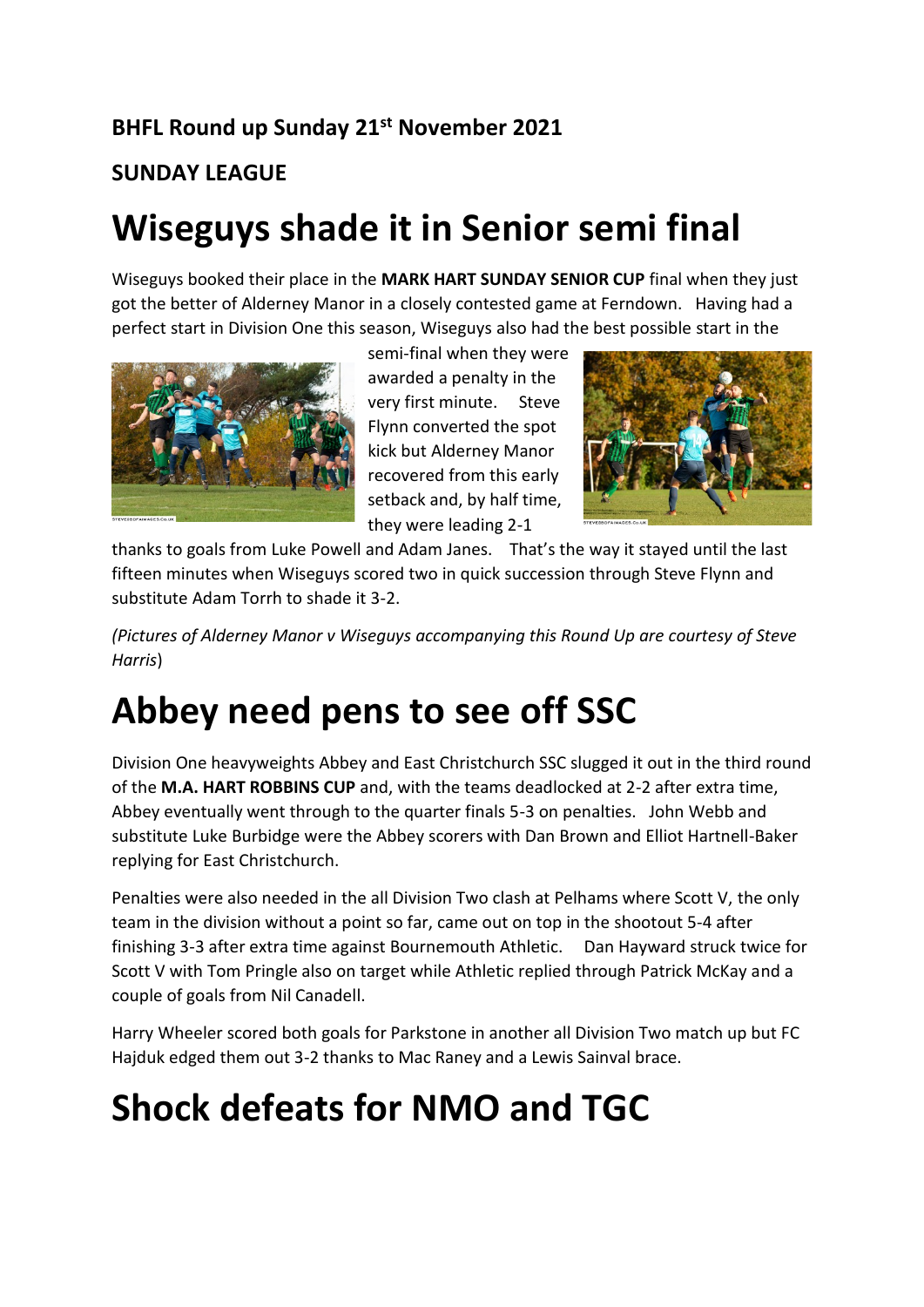Second Division NMO netted through Liam Lavis and Todd Prior but Hordle Spurs from Division Four pulled off a shock 5-2 victory courtesy of Dom Taylor, Joe Roberts, Shaun Waterman, and a couple of goals from Ashley Booker.

Division Two pacesetters TGC also made an unexpected exit when Oliver Smith's goal was not enough to prevent a 4-1 defeat against Kirkfield United. Jaime Gil Martinez struck twice for the Division Three side with Matt Justice and James Stevens adding one each.

## **Dynamos surprise Vipers in quarter final**

Brandon Mackinlay netted for Division Six promotion contenders Southside Vipers but it's Muscliff Dynamos from Division Seven who go through to the semi-finals of the **M.A. HART NICHOLAS READ CUP** after surprising them 2-1 with goals from Ben Mead and substitute Spencer Lummis.



Parkstone Athletic had the edge in an entertaining quarter final against Division Six rivals Rushmere Reserves. Storm Graham put Athletic in front with a stunning first half strike but Rushmere equalised just before the interval through Taylor Wake. Both



sides went close in the second half but it was Kyle Joyce who scored the vital winner to give Athletic the verdict 2-1.

Parkstone's opponents in the semi-final will be hundred per cent Division Six leaders Camerons Reserves who were 3-0 winners against CST South United thanks to Sam Cummings and a couple of goals from Shane Sheridan.

The other semi-final place will go to the winners of the quarter final between New Milton Borough and Nelson Athletic. Charlie King scored all four goals to give Borough the upper hand 4-2 after extra time in their second-round tie against Hordle Spurs Reserves whose goals came from Alfie Bloor and Jamie Hinz.

## **Will earns Shoulder a point**

Shoulder of Mutton picked up their first point of the season in **DIVISION ONE** of the Hayward Sunday League when Will Gale earned them a 1-1 draw with Bournemouth Manor who replied through Dave Brown.

Camerons take over on top of **DIVISION TWO** on goal difference following their 5-0 triumph over Bournemouth Sports Mercury with goals from Joe Sparks, Isaac Smith, and substitutes Sebastian Parkin, Tyler Pezaly, and Casey Bonsfield.

## **Hitman Rossi halts Celtic's losing run**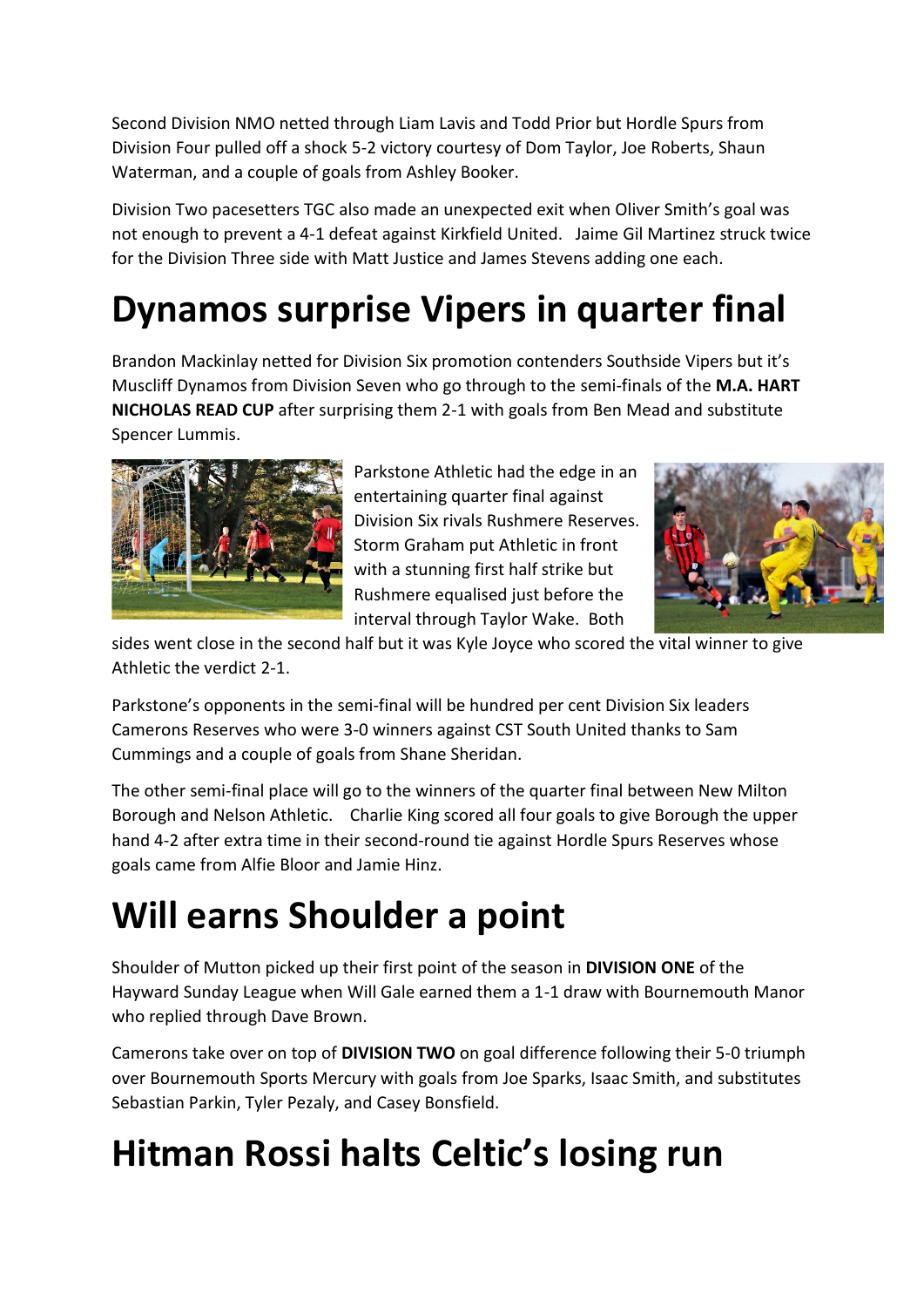Boscombe Celtic hauled themselves off the bottom of **DIVISION THREE** after upending fellow strugglers Poole Borough 4-1 thanks to Kevin Butler and a hat-trick from ace hitman Alex Rossi. Kieran James was the Borough scorer.

Kraken Sports returned to winning ways against AFC Wimborne and they lead the table on goal difference following their 5-1 victory through Brendan Williamson, Matt Fermor, Simon Adair, and a couple of goals from Dan Palmer. Mark Ford was the Wimborne scorer.

#### **Rovers and Celtic setting the pace**

Poole Rovers hold top spot in **DIVISION FOUR** after George Burgess, Callum Whitelaw, and Joe Rendell ensured a 3-0 success against Allegro Park Rangers.

Unbeaten Boscombe Celtic Reserves remain two points behind with a game in hand after accounting for Grange Athletic 4-2 thanks to Carl Charman, Alex Hawey, and a couple of goals from Freddie Bullard.

Murilo Alvez struck twice for AFC Burton but third placed Poole Wanderers just got the better of them 3-2 with goals from Shaun Page, Lloyd Pearce, and Lloyd Cole.

Shane Stanley were also 3-2 winners when they visited Bournemouth Poppies. Alfie Tilsed, Oliver Woolley, and Jamie Minett were the Shane Stanley scorers with Lewis Harvey scoring both goals from the Poppies.

## **Louie's hat-trick is decisive for Forest**

Louie Dacombe's hat-trick proved decisive for Forest United when the hundred per cent leaders of **DIVISION FIVE** emerged 4-2 winners against Upton Sociedad. James Morris was the other Forest scorer with Lewis Tapley and Dan Rye replying for Sociedad.

Unbeaten Woodville Wanderers hold second place on goal difference after Jacob Cole, Phil Maidment, Ashley Boyt, Sam Broom, and Joe Cockram gave them the upper hand 5-3 against P.T.L.C. who replied through Nathan Fellows and a couple of goals from Jack Simpson.

Toby Williams and Aaron Carrivick bagged two apiece when third placed Alderney Manor Reserves sank bottom placed AJ 5-2. Tom Joy was the other Manor marksman while Levi Copland and Jose Andreassen replied for AJ.

West Howe Reserves stay in touch with the leading trio after their 4-2 success against Wallisdown Wanderers. Brandon Hamerston scored twice with Khaleel Graham and substitute Adam Bartlett adding one each while Liam Kelly scored both Wallisdown goals.

Meanwhile Bourne recorded their first win when Ryan Mackenzie, Max Lewis, Matt Lock, and Adam Abo-Rashed accounted for Academy 4-0.

# **Chris fires treble in Nelson's victory**